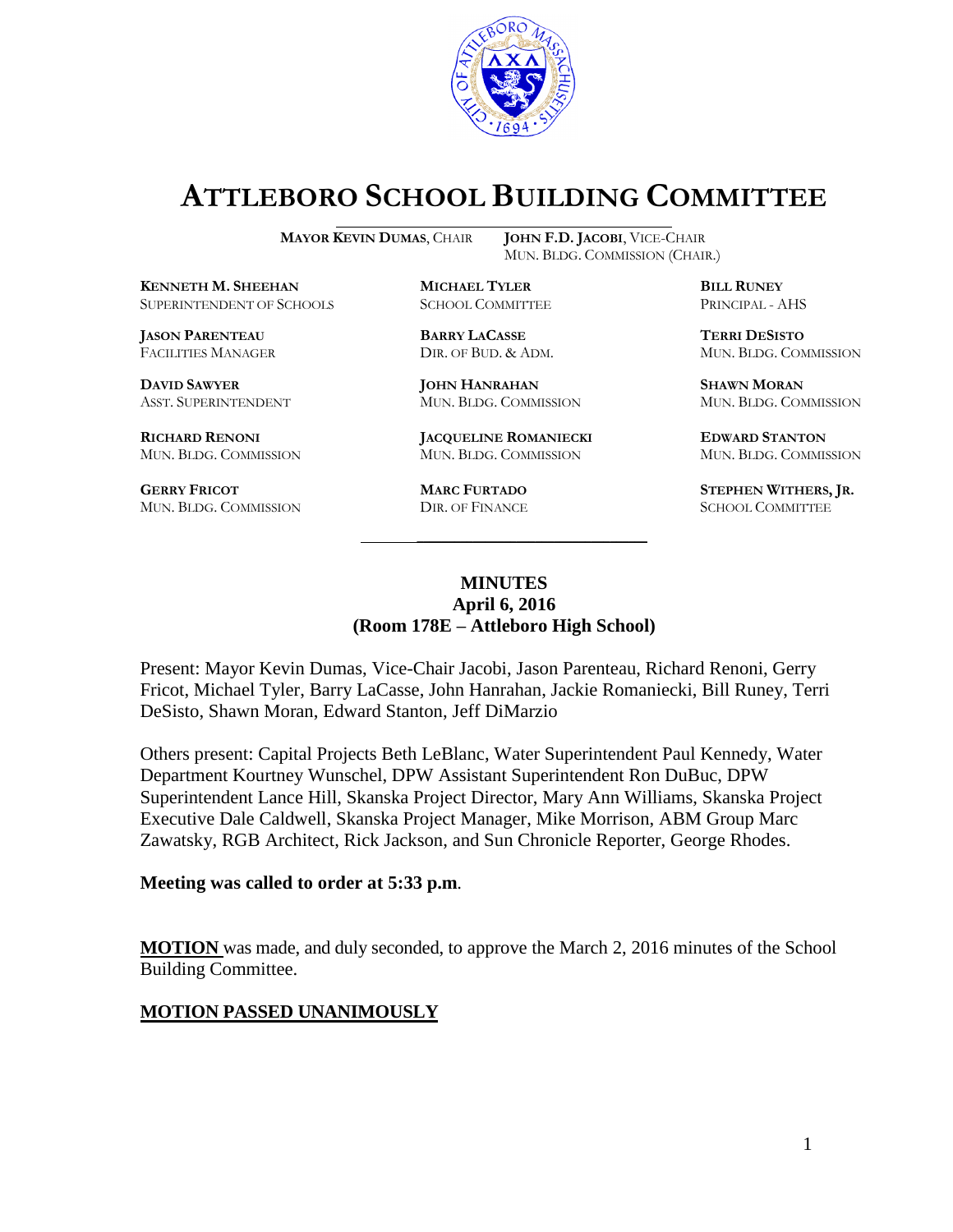# **AHS Core Program:**

Mr. Jacobi reported on the committee's findings during the March 30, 2016 site visit to Somerset/Berkley High School, a "Model" school according to MSBA guidelines. It was noted that while the building was aesthetically pleasing, the same structure would seem impractical for use in Attleboro due to the very different courses of study offered. A question on the number of wireless points required throughout the school was introduced and should receive more thorough review as the AHS plan is created. Additional considerations include the need for lockers, and fire safety/egress within a multiple level building.

Principal Runey is working with AHS faculty to determine technology use in the classroom, current status of the departments, and their vision for the future, as well as current deficiencies.

Mary Ann Williams reviewed the MSBA Designer Selection Process: Mayor Dumas, Jack Jacobi, and Barry LaCasse were identified provisionally as the three (3) individuals to represent the School District at the MSBA Designer Selection Panel (DSP) meeting. It was further noted that the full ABSC would be expected to direct the delegation as to its top 3 choices after consideration at the May 18, 2016 meeting.

**MOTION** was made, and duly seconded, to approve as sent out via email March 31, 2016, the advertisement of the Request for Services for Owner's Project Manager Attleboro High School Renovation Project.

# **MOTION PASSED UNANIMOUSLY**

**MOTION** was made, and duly seconded, to approve the Request for Services for Designer of the Attleboro High School Renovation Project (as contained in March 31, 2016 email to membership).

## **MOTION PASSED UNANIMOUSLY**

**MOTION** was made, and duly seconded, to approve the Designer Central Register and newspaper advertisement of the Attleboro High School Renovation Project.

## **MOTION PASSED UNANIMOUSLY**

Mary Ann Williams reviewed Key Dates as follows:

- Draft Designer Central Register and Newspaper Advertisement received by MSBA for review no later than April 7, 2016
- Draft Designer RFS received by MSBA for review no later than April 13, 2016
- The District's ad should be submitted to the Central Register no later than April 21, 2016 (as you know, MSBA review and approval of the Ad and RFS takes two weeks);